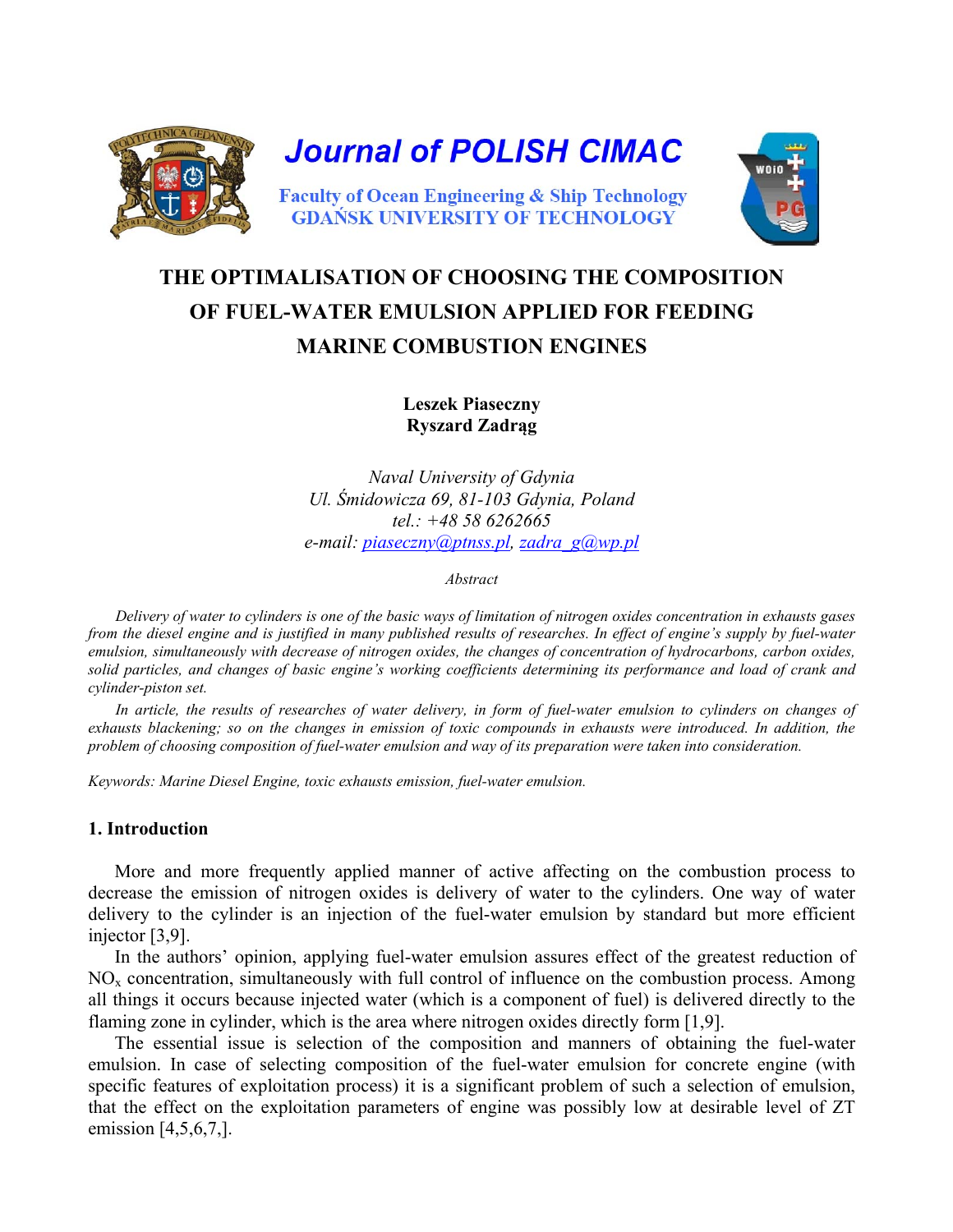Additionally, it is essential to obtain a significant stability of the emulsion, which is low by nature. Attempts of improving this situation concern applying various methods of obtaining the fuel-water emulsion. Depending on applied method, there is a group of control parameters, which are characteristic for every of the methods. These parameters determinate properties of the physics condition of received emulsion [4,5]. Among them temperature is a significant factor. It determinates dispersive extend of the emulsion, but simultaneously it affects on the unfavorable process of forming derivative emulsion.

#### **2. Own researches**

 As it was mentioned before, the run of the exploitation process depends on the concrete use of engine. In case of a marine combustion engine of the main propulsion, changes of load of and engine rotational speed occur in a broad range and they are described by the propeller characteristic. To intensify this process there were carried out tests on the Sulzer 6AL20/24 engine test stand, loading the engine according to the propeller characteristic.

Performed tests have justified published data, which concern the effective limitation of the nitrogen oxides emission by providing water to the cylinders along with emulsion supplying the engine (Fig. 1), and also these data, which proved favorable influence on general efficiency (Fig. 2) and thermal and mechanic load in the crank and cylinder-piston set.

The run of propeller curve (Fig. 1) is characteristic to the medium-rotor engine and it is a result of conditions and parameters of a combustion process in the engine cylinders. Input low values of the *NO<sub>x</sub>* concentration is a result of low number of local areas in the combustion chamber at  $\lambda = 1.0$ , where spread of the combustion in initiated and appears high values of temperature, which are favorable to forming nitrogen oxides in the engine cylinder.



*Fig.1. Propeller characteristic of the nitrogen oxides concentration in exhausted gases in the Sulzer 6AL20/24 engine, depending on the water content in supplying emulsion where:*  $C_{N0x} - NO_x$  concentration [ppm], n – engine speed [rpm], E – concentration of the emulsion [%]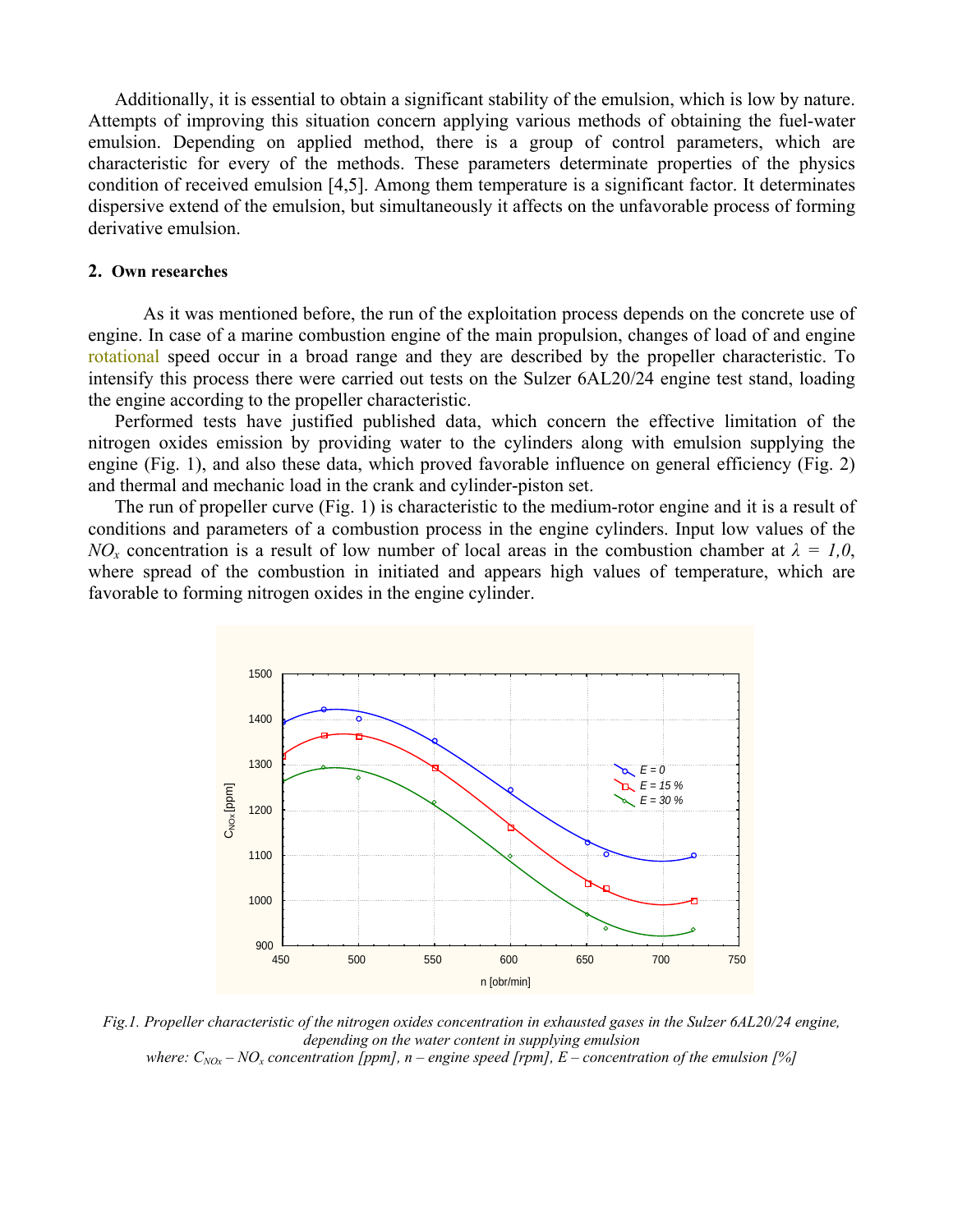A low load accompanies high value of air-excess coefficient. Increase of the nitrogen oxides concentration to the maximal value is a result of the increasing number of local zones in the combustion chamber at high temperature value.

Along with the further increase of load, engine rotation speed increases and affects on the improvement of homogeneous mixture in the cylinder, which is provoked by a movement of the piston, more even and placid combustion of he mixture at lowering number of high temperature zones. Despite the increasing load values and mean temperature of exhausts, nitrogen oxides concentration decreases even to 30% in proportion to the maximal value, which occur at relatively low load of the engine.



*Fig. 2. Propeller characteristic of the unit fuel consumption in exhausted gases in the Sulzer 6AL20/24 engine, depending on water content in the supplying emulsion* 

*where:*  $b_e$  – unit fuel consumption  $[g/kWh]$ , n – engine rotation speed [rpm], E – concentration of emulsion [%]

The issue of selecting composition of the fuel-water emulsion is a broad issue and it could be taken under consideration depending on the amount of accepted standards. Analyzing changes of the nitrogen oxides concentration, presented in Fig. 1, it is noticeable, that decrease of the  $NO<sub>x</sub>$ concentration (the main purpose of applying the fuel-water emulsion) it takes place in the whole considerate area of the engine's work. In relation to this, the selection of water content in the fuelwater emulsion could take place on the basis of one standard, what certainly would be the greatest decrease of the concentration or emission of  $NO<sub>x</sub>$ .

This standard could be described by the dynamic signal change index  $d_p$  defined as [5]:

$$
d_p = 1 - \frac{X_m - X_o}{X_o} \tag{1}
$$

where:  $X_0$  – initial value of signal (NO<sub>x</sub> concentration at supplying by pure fuel),

 $X_m$  – current value of signal (NO<sub>x</sub> concentration at supplying by emulsion).

As a result, quantities described as maximal values of dynamic signal change index had to be regarded as optimal.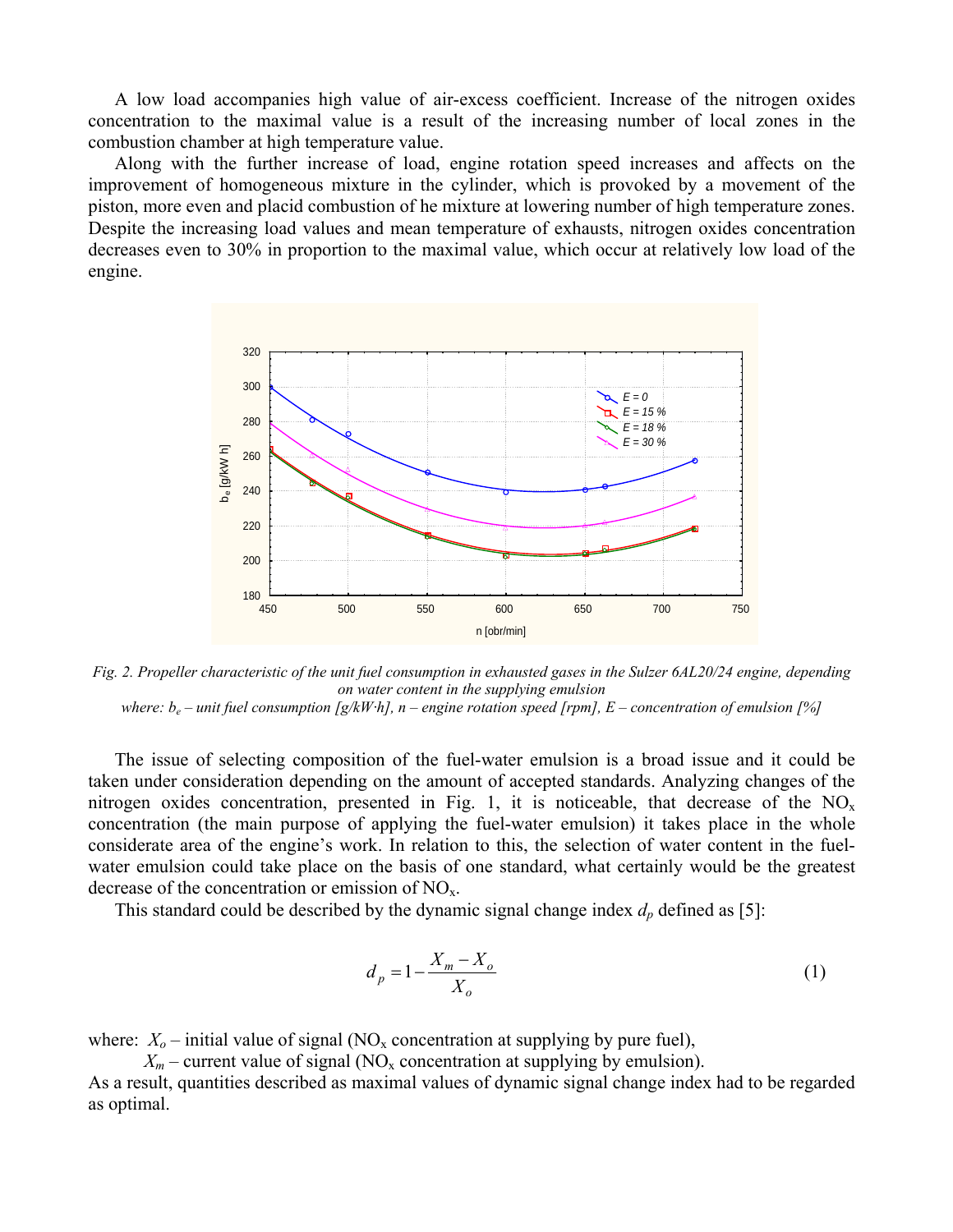Presented solution is certainly imperfect, because during the supplying engine by the fuel-water emulsion energy parameters of engine have changed, and among them also unit fuel consumption. Because of this, greater amount of the simulation standards should be accepted to analyze the problem.

Finally it was assumed that participation of water in the fuel-water emulsion  $g_w$  defined as:

$$
g_w = \frac{d_w}{d_f + d_w} \tag{2}
$$

where:  $d_w$  –dose of water injected at engine cycle,

 $d_f$  – dose of fuel injected at engine cycle

will be optimal, if the unit fuel consumption  $b_i$  minimizes as well as nitrogen oxides  $e_{NOx}$ , at unlimited point of the propeller characteristic.

Basis on what is above presented, the purpose function was accepted (function of working quality index) in the form of [5]:

$$
F(g_w, n) = \frac{C}{\left(\frac{e_{NO_x}}{e_{NO_x 0}}\right)^2 + \left(\frac{b_i}{b_{i0}}\right)^2}
$$
(3)

where:  $C$  – constant,

 $n$  – engine speed  $[rpm]$ 

 $b_{i0}$ ,  $e_{NOx0}$  – values for given *n* and  $g_w = 0$ .

The injection of water  $g_{w, opt}$  would be optimal, when:

$$
F(g_w, n) = F(g_w, n)_{max} \quad \text{for } n = idem
$$
 (4)

Presented solution also seems to be not fully satisfying, because it omits such significant elements as physical properties of the fuel-water emulsion, which, as it was proved in the authors' papers [3,4,6,7,10], change in broad range and have influence in certainly significant way on the combustion process and  $NO<sub>x</sub>$  concentration as well.

These quantities: dynamic viscosity, dispersion extend and stability - for the fuel-water emulsion at change of temperature and pressure changes significantly for quality of pulverization and influenced on energy effort, which is connected with blending and delivery of the emulgated fuel.

Streams of pulverized fuel is characterized by the extend of dispersion, an angle of the obtuse stream, diameter and the range of drops. Along with an increase of temperature of the fuel-water emulsion, these quantities increase, what shows that conditions are more favorable to blending in cylinder filled by the fuel with load. It shows also possibility of fast evaporation and then combustion of fuel included in the fuel-water emulsion. As it is known, intensity of the evaporation increases in proportion to the surface of drops.

Viscosity of emulsion mainly depends on the content of water, the extend of dispersion, temperature and properties of emulgator. Changes are significant in comparison to viscosity of diesel fuel. Rapid increase of viscosity till the stage of gel occurs only at water content above 40% [8].

For the sake of stability, but first of all combustion very important is an extend of dispersion and a homogenous of the emulsion. There are various methods of obtaining a high extend of the dispersion and generally they result from the same way of forming the fuel-water emulsion. However, the basic condition is that the diameter of water particles can not be greater than the diameter of drops of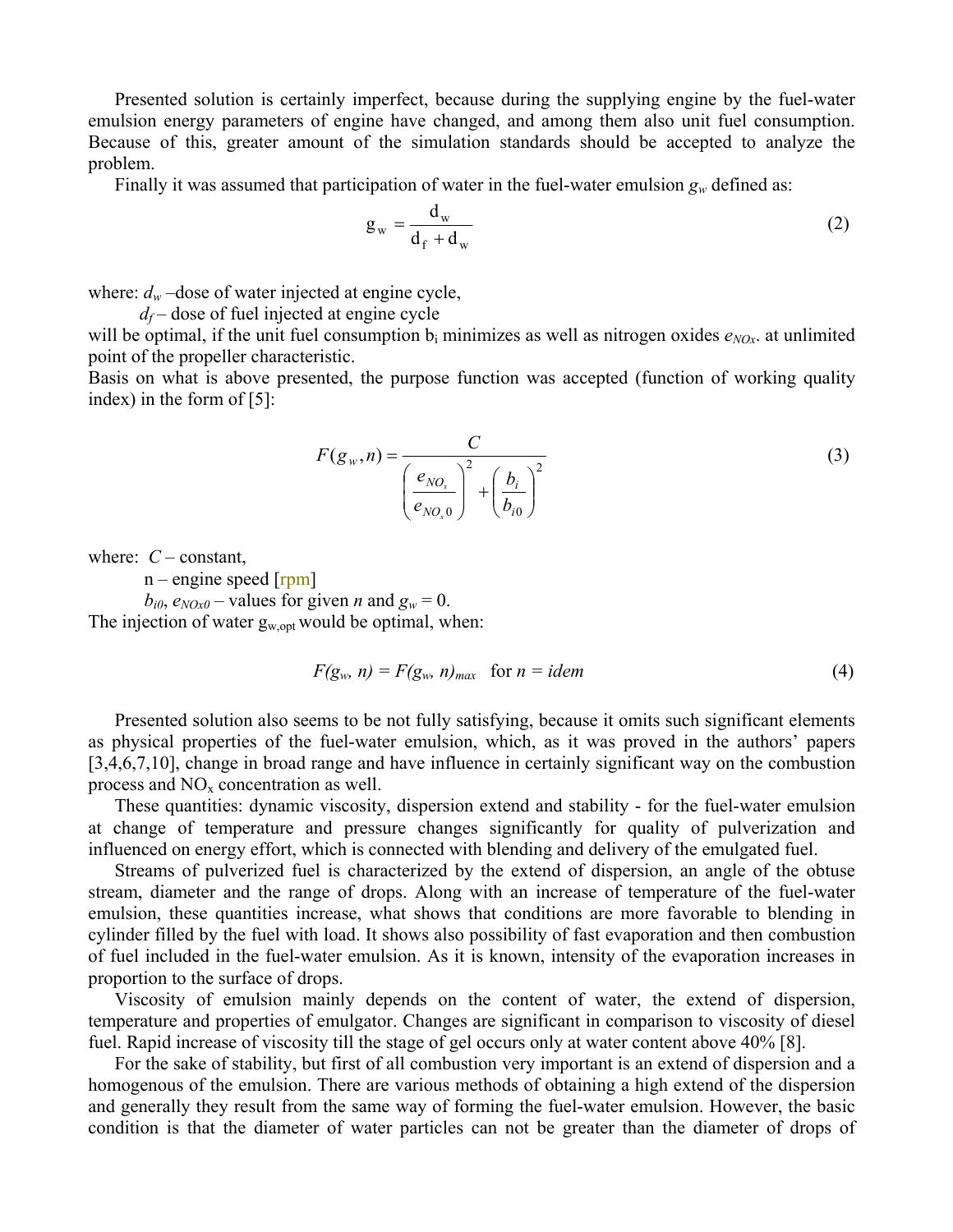pulverized emulsion. Therefore, the extend of dispersion depends on quality of pulverized emulsion in cylinder of engine. On this condition, drops of the pulverized emulsion contains water, coated by hydrocarbons and emulgator. It is assumed, that diameter of water drops should not exceed 10 μm, and its main part should fit in the range of 2 - 3 μm .If emulsion contains water drops greater than diameter of drops appeared as a result of pulverization by the injector, in engine cylinder comes to the direct contact of water and walls of the combustion chamber, which effects in the deterioration of conditions of the combustion process.

One of the features of emulsion stability is its resistance to influence at low and high temperatures. Particularly sensitive are these emulsions with high content of water. Exceeding limitation values of temperature leads to the inversion of stages or the decline of emulsion into the separate components of fuel and water [7,10].

As it was mentioned before, the formation of emulsion does not occur spontaneously, but it requires supplies of energy from the external souce. The most effective method to emulgate water in fuel feeding the self-ignition engine is to insert diesel fuel under the surface of fuel. To production the emulsion are applied rotation devices: disc disperser, agitator, ultrasonic, cavitation and injection device, helicoidal mixer.

In case of helicoidal mixer the properties of obtained fuel-water emulsion depend on the setting parameters of mixer [2], which are: rotation speed, height of slot in the mixer and efficiency, understood as total mass of fuel and water, which flow through the helicoidal mixer. Also important is temperature of the emulsion formation, a parameter, which could be easily controlled as well as the rotation speed. First of all, dispersion of the emulsion and its stability are determined by these parameters.

Thus, purpose function, defined by the equation (3), should contain the term, which describe value of dispersion of emulsion. In relation to this, the new form of purpose function is following:

$$
F(g_w, n) = \frac{C}{\left(\frac{e_{NO_x}}{e_{NO_x 0}}\right)^2 + \left(\frac{b_i}{b_{i0}}\right)^2 + \left(\frac{1}{i_{H_2 O}}\right)^2}
$$
(5)

where:  $i_{H2O}$  –number of water drops on the control survey of the fuel-water emulsion [7,10]. Suggested solution is also imperfect, it does not consider particular terms of the equation. In fact, influence of the particular terms is not equal. To take under consideration these differences, it is necessary to convert vector coordinates of the purpose function  $F(g_w, n)$  into a singular function  $H(g_w, n)$ n):

$$
H(g_w, n) = wF(g_w, n), \qquad (6)
$$

where:

$$
w = [w_1, w_2, ..., w_m] \in R^m,
$$
\n(7)

is such a normalized verse form vector of significances, that the coordinates are:

$$
w_i \in [0,1], \qquad i = 1, 2,..., m,
$$
 (8)

and: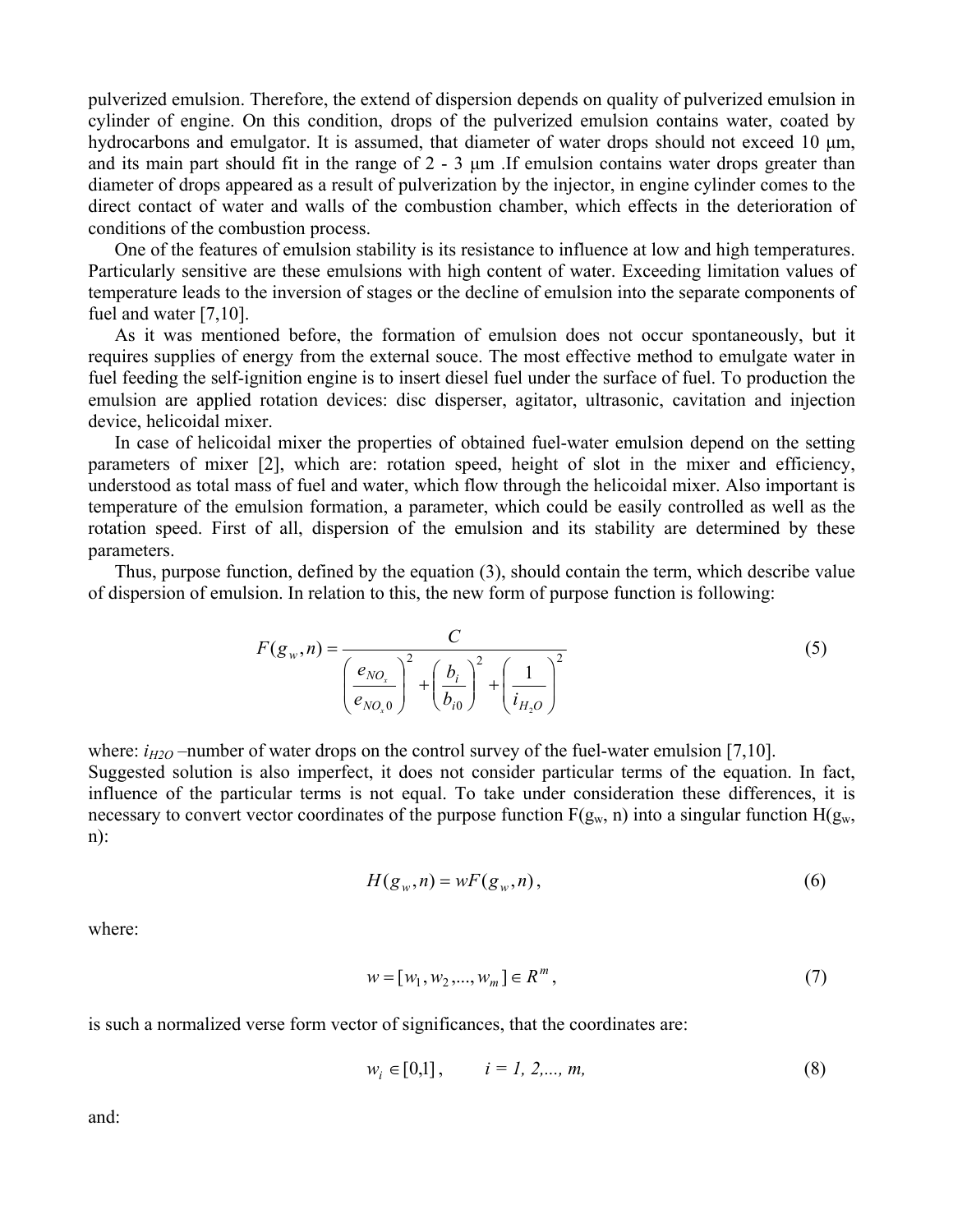$$
\sum_{i=1}^{m} w_i = 1. \tag{9}
$$

At this stage values of significances are intuitively accepted and in relation to this, the purpose function would be following:

$$
H(g_w, n) = \frac{C}{0.4 \cdot \left(\frac{e_{NO_x}}{e_{NO_x 0}}\right)^2 + 0.4 \cdot \left(\frac{b_i}{b_{i0}}\right)^2 + 0.2 \cdot \left(\frac{1}{i_{H_2 O}}\right)^2}
$$
(10)

Considering the fact, that low amount of samples were analyzed, in this paper was not carried out the complete analysis of function  $e_{NOx} = h(g_w, n)$  i  $b_i = h(g_w, n)$ . The analysis was limited to description of extreme values of the function established *n* for *gw*, treating received results as values of working quality index– *h*. Standard of optimum would be fulfilled, analogous to (4), when values of work quality index *h* were accepted as maximal values.

The results of analysis of selecting the water content in emulsion, accepting the above mentioned standards are presented in Fig.3.



*Fig. 3. Relation of working quality index h to nitrogen oxides concentration and engine speed in engine Sulzer 6AL20/24 type powered by fuel-water emulsion* 

Analyzing Fig. 3 it should be remarked that working quality index *h* had the highest values for both types of emulsion: 15% and 30% of water content. The extreme value has occurred at  $n = 650$ rpm and load  $T = 3.18$  kNm. The influence on such condition undoubtedly has a very favorable run of the unit fuel consumption in this area of engine's work (Fig. 2).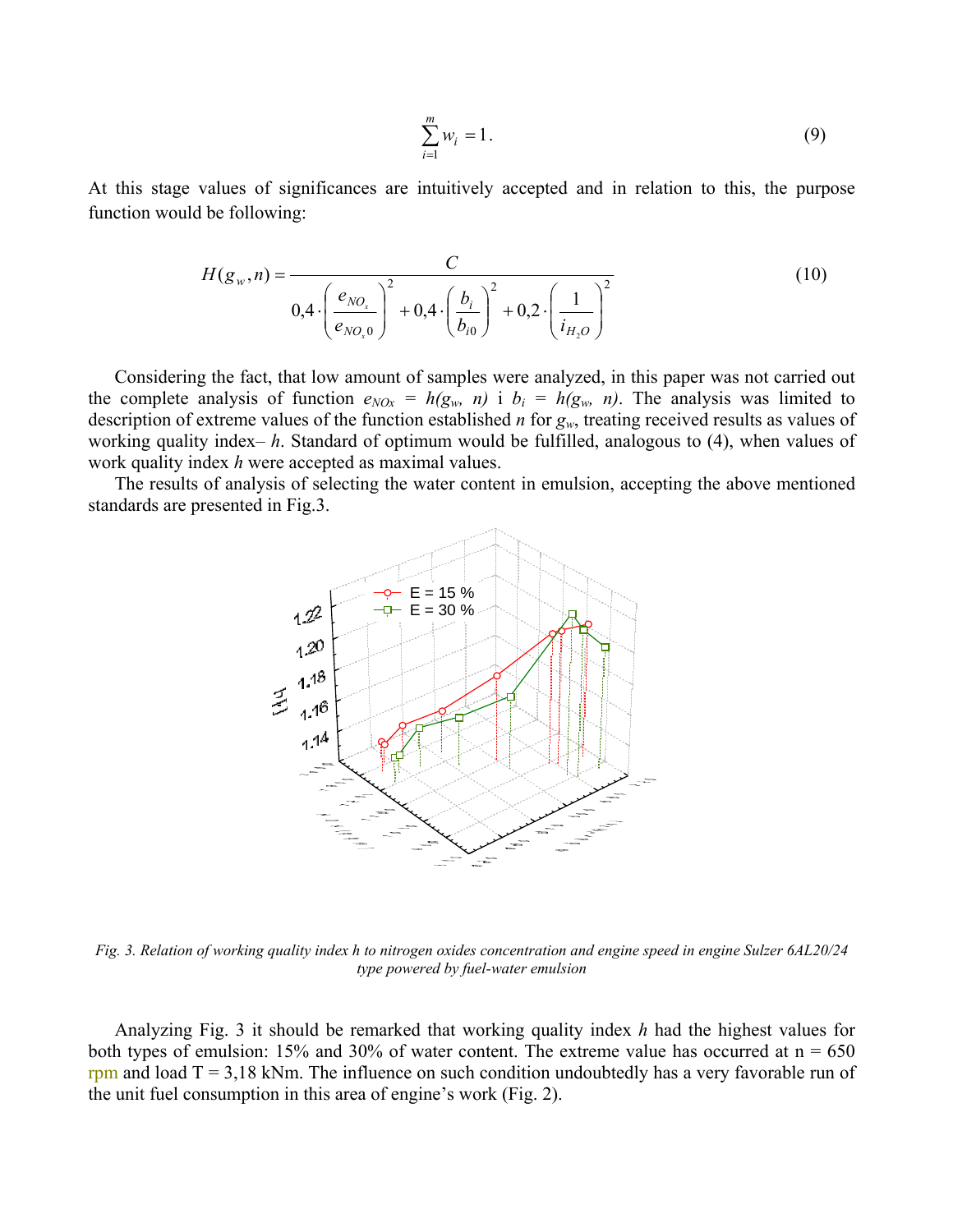Aside from just mentioned decrease of the nitrogen oxides concentration, it is a result of the fact, that applying the fuel-water emulsion causes a number of effects on a run of the combustion process in the cylinder. Among other things, presence of water in the combustion area is a reason of decreasing temperature of the combustion products, but simultaneously specific volume of exhausted gas increases. In comparison to exhausted gas, the low molecule mass of the vapour causes considerable increase of pressure, as well as effective power of the engine.

In performed tests with application of 30% fuel-water emulsion a low increase of mean indicated pressure was remarked at the practically invariable maximal pressure of the combustion. It results in the increase of indicated power [1,6]. Dose of fuel per circuit of emulsion increased due to the decrease of energy, referred to a volume unit injected to the cylinder in comparison to analogues dose of pure fuel. However, after subtracting a mass of water included in the emulsion, consequently to the change of mean indicated pressure, consumption of fuel was reduced.

This resulted in increase of general efficiency of engine for about 2%.

## **3. Conclusions**

 In conclusions should be remarked, that presented above material does not completely solve problem of selection components of fuel-water emulsion for various conditions of using the engine. This is only an attempt at formalizing a problem in the essential scope to prepare input data for the principal tests, which authors plan to carry out for statistically significant population, using the multiply regression. Such obtained results will be purposely used to devise supply system of marine combustion engine by the fuel-water emulsion, which composition would be dynamically formed depending on a current load, what come out of the exploitation conditions. The minimal nitrogen oxides emission at the possibly greatest general efficiency of engine obviously remains a standard of selecting composition of the fuel-water emulsion.

### **References**

- [1] Chomiak J.: *Performance analysis of a Steam injected Diesel (STID) Engine*. Marine Science and Technology for Sustainability – ENSUS 2000, CQD Journal, Newcastle 2000.
- [2] Dłuska E., Hubacz R., Wroński S.: *Simple and multiple water fuel emulsions preparation inhelicalflow*. Conference Proceedings of the Fourth Mediterranean Combustion Symposium, Lisbon 2005.
- [3] Piaseczny L., Zadrąg R.: *Wpływ zasilania emulsją paliwo-wodną na dymienie okrętowego silnika spalinowego.* Journal of KONES Internal Combustion Engines, Warszawa – Bielsko-Biała 2003.
- [4] Piaseczny L., Zadrąg R.: *Wpływ zasilania emulsją paliwowo-wodną na toksyczność okrętowego silnika spalinowego*. Zeszyty Naukowe Politechniki Gdańskiej 598 BUDOWNICTWO OKRĘTOWE Nr 65, Gdańsk 2004.
- [5] Piaseczny L., Zadrąg R.: *Dobór zawartości wody w emulsji paliwowo-wodnej dla różnych procesów użytkowania silnika*. Międzynarodowa Konferencja, Silniki w zastosowaniach wojskowych, SILWOJ'05, WAT – AMW. Rynia 2005.
- [6] Piaseczny L., Zadrąg R.: *Researches of influence of water delivery to cylinder on parameters of combustion process and toxicity of CI Engine*. SILNIKI SPALINOWE, No 2/2005 (121).
- [7] Piaseczny L., Zadrąg R.: *Effect of selected fuel-water emulsion parameters on NOx emission of an SI engine*. SILNIKI SPALINOWE, No 2007-SC2.
- [8] Scherman F.: *Emulsji*. Izd. Chimija, Moskwa 1972.
- [9] Velji A., Remmels W., Schmidt R. M.: *Water to reduce NOx emissions in diesel engines a basic study*. CIMAC, Interlaken 1995.